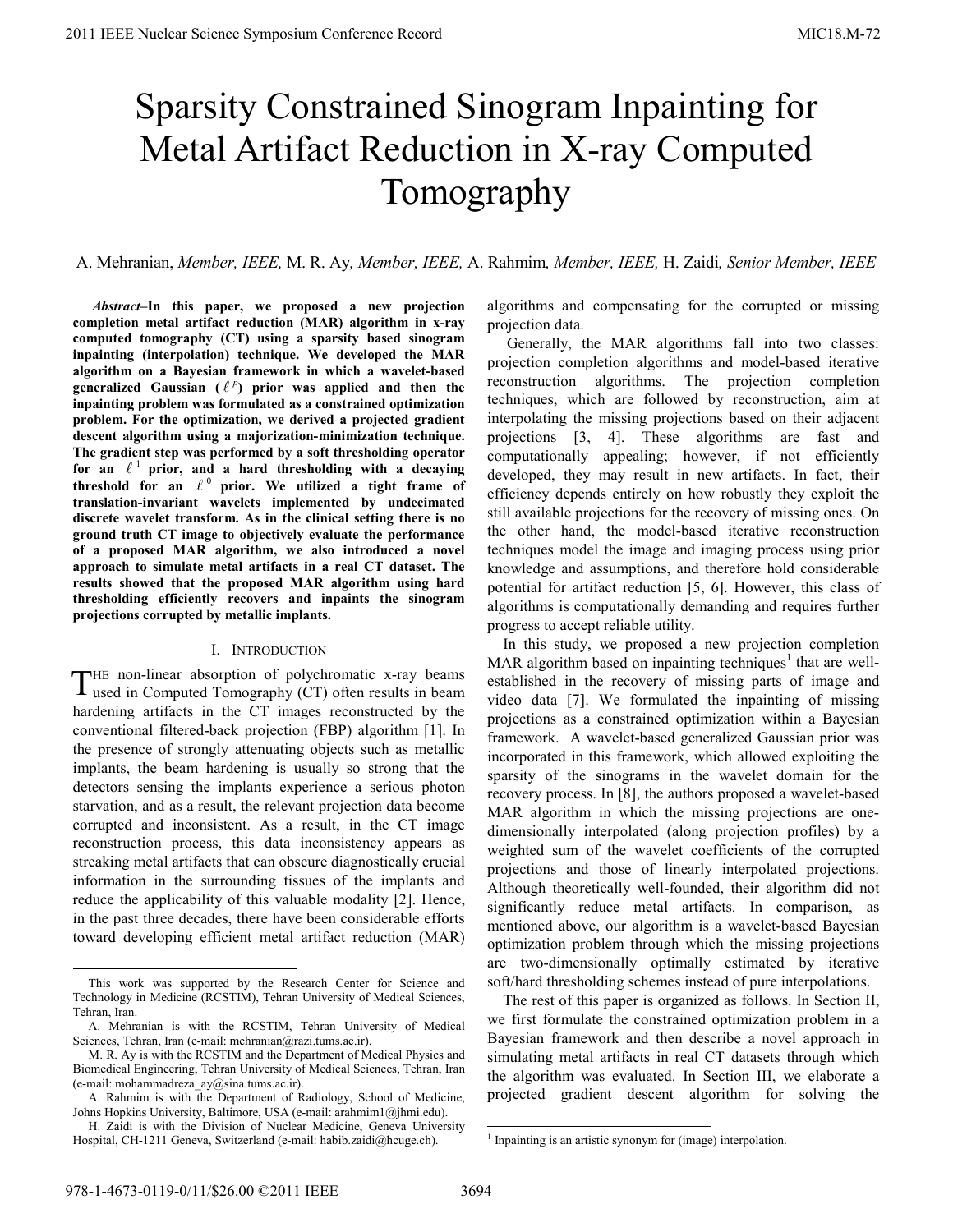formulated problem. In Section IV, we compare the performance of the MAR algorithms for three different tight frames of translation invariant wavelets. Finally, conclusions are drawn in Section V.

#### II. METHODS

## *A. Problem Formulation*

We represent a two-dimensional sinogram by either an  $r \times \phi$ matrix – where  $r$  and  $\phi$  are the number of detector channels and projection angles – or by a  $N = r \times \phi$ -length vector formed by lexicographically ordering the sinogram matrix. Let  $\tilde{x} \in \mathbb{R}^N$  denote an observed CT sinogram with metal traces that corrupt the projection data at the locations indexed by a set  $\Omega$ , and *y* be identical to  $\tilde{x}$  but with removed projections over  $\Omega$ . In the recovery of corrupted or missing data, we formulate the following forward model

$$
y = \Phi x + n,\tag{1}
$$

where  $x$  is an ideal sinogram in which there are no missing projection data and  $\Phi \in \mathbb{R}^{N \times N}$  is a diagonal lossy matrix that zeroes the projections at the locations indexed by  $\Omega$ , i.e.  $\Phi_{ii} = 1$  if  $i \in \Omega$  and  $\Phi_{ii} = 0$  if  $i \notin \Omega$ . The *n* is often a realization of a zero-mean Gaussian n noise field with covariance matrix  $\Lambda$ .

In order to obtain a best estimate  $x$  of  $\hat{x}$ , we derive an optimization algorithm for the inversion of (1) within a Bayesian framework. In Bayesian modeling, the unknown sinogram  $x$  is treated as a stochastic quantity with a prior probability distribution  $P(x)$ , which models our *a priori* knowledge, and therefore can be exploited to enforce a sparsity constraint in the estimation process. The most widely used sparsity-promoting prior is a generalized Gaussian distribution of the form

$$
P(x) \propto \exp\left\{-\beta \left\|x\right\|_p^p\right\},\
$$

where  $||x||_p^p = \sum_i |x_i|^p$  is the *p*-th power of the  $\ell^p$  norm of *x* and  $\beta$  is the prior hyperparameter. The observation *y* is also a stochastic process with a *conditional* probability distribution that under white Gaussian noise ( $\Lambda = \sigma^2 I$ ,  $\sigma^2$  is the variance of noise and  $I$  is the identity matrix) is described by

$$
P(y \mid x) \propto \exp\left\{-\frac{\alpha}{2} \|y - \Phi x\|_2^2\right\}, \ \alpha = 1 / \sigma^2
$$

In the context of Bayesian estimation under zero-one loss, one can find a maximum *a posteriori* (MAP) estimate of  $x$  by the following maximization:

$$
\hat{x} = \max_{x} P(y \mid x) \times P(x)
$$

which by taking the logarithm of the probability distributions can be equivalently obtained by

$$
\hat{x} = \underset{x}{\arg\min} \frac{\alpha}{2} \|y - \Phi x\|_2^2 + \beta \|x\|_p^p \tag{2}
$$

where  $\alpha$  and  $\beta$  control the balance between the solution's data fidelity and sparsity.



Fig. 1. The unit ball ( $r = 1$ ) of an  $\ell^p$  prior in  $\mathbb{R}^2$ .

As the variance of noise is decreased,  $\alpha$  is increased and vise versa. In the limit, when there is no noise ( $\alpha \rightarrow \infty$ ), as in the present context, the problem (2) reduces to the following equality constrained optimization problem

$$
\hat{x} = \underset{x \in X}{\arg\min} \|x\|_p^p, \quad X = \left\{x \in \mathbb{R}^N : \Phi x = y\right\}, \quad (3)
$$

where  $X$  is a constraint set inside which the solution resides. Geometrically, this set appears as a a set of hyperplanes whose intersection with an  $\ell^p$ -ball of minimum radius  $r$ ,  ${x: ||x||_p^p \leq r^p}$ , defines the solution of (3).

Generally, an ideal sparsity promoting prior is an  $\ell^0$  norm,  $\|x\|_0$ , which counts the number of non-zero elements in  $x$ . However, this prior is non-convex and results in an intractable minimization problem that may have multiple local minima. As shown in Fig. 1, according to the definition 1 in section III.A, there are  $\ell^p$  convex priors for  $p \ge 1$  among which the  $\ell$ <sup>1</sup> prior (Laplace prior) favors the highest degree of sparsity and thus gained the most popularity in compressed sensing and sparse regularization problems [ [9].

When  $x$  is not immediately sparse on its own, one can still exploit an inherent sparsity by decomposing it in an appropriate sparse representation dictionary. By definition, if *x* is sparse (or compressible) in a given dictionary,  $\Psi = [\psi_1, ..., \psi_M] \in \mathbb{C}^{N \times M}$ , most of its energy is represented by and concentrated in only a few co efficients. In other words, when *x* is expressed as a linear combination of  $M \leq N$ elementary functions or atoms,

$$
x = \Psi \theta = \sum_{m=1}^{M} \theta_m \psi_m,
$$

most of the decomposition coefficients,  $\theta_m$ , are zero and peaked around it. The dictionary  $\Psi$  is usually (i) a unitary basis whose columns (the atoms  $\psi_m$ ) are pair-wise orthogonal, (ii) a tight frame or (ii i) a union of bases and/or frames. For example,  $\Psi$  can be a Fourier or an orthogonal wavelet basis, a wavelet or a curvelet frame; etc. In the case of a basis set, the dictionary is a square  $(M = N)$  full-rank matrix whose inverse is the same as its adjoint, i.e.  $\Psi^{-1} = \Psi^*$ . Whereas for a tight frame, it is red dundant and a non-square (  $M < N$ ) matrix with a Moore–Penrose pseudo inverse  $\Psi^+$ . From the dictionary  $\Psi$ , we define an inverse (e.g. wavelet) transform by  $W = \Psi$  and a forward transform by  $W^T = \Psi^*$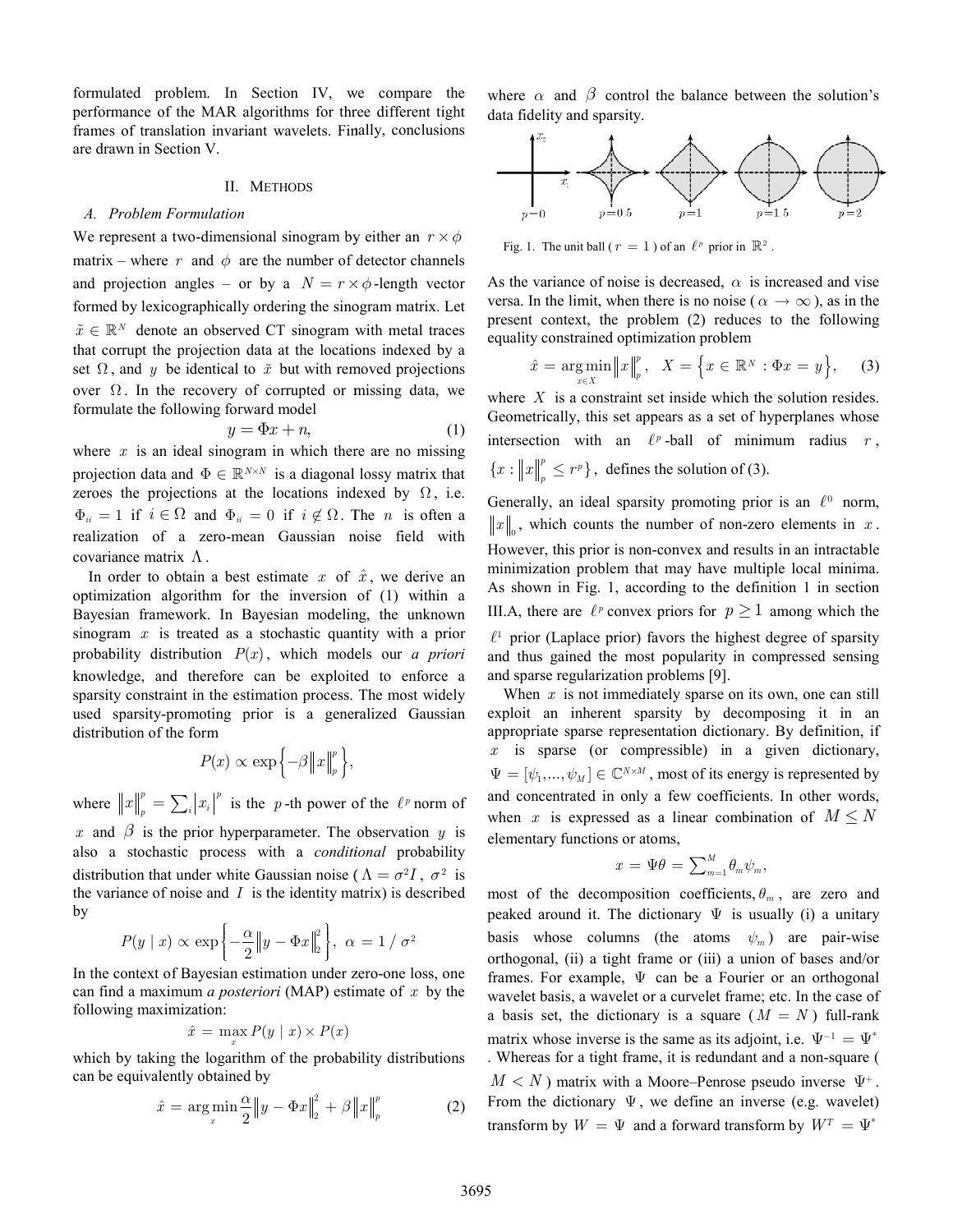or  $\Psi^+$ . In the case of a basis set,  $W^T W = WW^T = I$  holds, while for a tight frame we have  $WW^T = cI$ , where  $1/c$  is the frame's redundancy factor [10]. As a sinogram is not so sparse, we sparsify it with the forward transform *WT* . Subsequently, the following compressed sensing problem is obtained from (3):

$$
\hat{x} = \underset{x \in X}{\arg\min} \left\| W^T x \right\|_1, \quad X = \left\{ x \in \mathbb{R}^N \mid \Phi x = y \right\} \tag{4}
$$

In fact, compressed sensing attempts to exploit the sparsity or compressibility of a true signal within a given transform domain in order to recover it from its samples. In this study, we made use of a tight frame of translation invariant (TI) wavelets as the dictionary  $\Psi$ , which was implemented by the undecimated discrete wavelet transform (UDWT), with 4 resolution levels, yielding a redundancy factor of  $1:13<sup>1</sup>$ . The wavelets that we considered included: Daubechies wavelets with a vanishing moment of 4 ( $\psi_{D4}$ ) and 8 ( $\psi_{D8}$ ), and Daubechies 7-9 biorthogonal wavelets  $(\psi_{D7}, \tilde{\psi}_{D9})^2$ .

#### *B. Simulated CT data*

Because in the clinical settings there is no ground truth CT image to objectively evaluate the performance of a proposed MAR algorithm, we simulated metal artifacts in a real chest CT dataset. Let  $x_t$  be the sinogram of the true image obtained by its forward projection In order to obtain an artifactdegraded CT image (Fig. 3b), we first artificially implanted a shoulder prosthesis in the true image, shown in Fig.3a, and then forward projected the resulting image. In the next step, the metal trace and thus the inpainting domain,  $\Omega$ , was identified by thresholding. Then, the count levels in the projections on  $\Omega$  were saturated according to the following empirical scheme, which gave rise to a prominent data inconsistency in the projection space. Letting  $i = (r, \phi)$ , the observed sinogram  $\tilde{x}$  with metal trace was synthesized by:

$$
\tilde{x}(i) = \begin{cases} 0.4 x_i(i) + 0.6 \max\left\{ x_i(i), \forall i \in \Omega \right\}, i \in \Omega \\ x_i(i), & i \notin \Omega \end{cases}
$$

Finally, after FBP reconstruction, the CT numbers that overflowed the dynamic range of a typical CT display system were clipped at 3071 HU.

#### III. THE OPTIMIZATION ALGORITHM

The constraint set defined in (4) as well as the  $\ell^1$  prior are both convex (proofs follows below). Hence, the problem (4) can be considered as a convex optimization (programming) problem. We first give some basic definitions on convexity and then elaborate our optimization algorithm.

l

## *A. Definitions*

**Definition 1** A set  $\Theta \subseteq \mathbb{R}^N$  is convex if  $\forall x_1, x_2 \in \Theta$  and  $\forall a \in [0,1]$ , the point  $x = ax_1 + (1 - a)x_2$  is also in  $\Theta$ . **Preposition 1** The set  $X = \{x | \Phi x = y\}$  is a convex set.

*Proof.* Suppose  $x_1, x_2 \in X$  i.e.  $\Phi x_1 = y$ ,  $\Phi x_2 = y$ .

Then  $\forall a \in [0,1]$ , we have

$$
\Phi(ax_1 + (1 - a)x_2) = a\Phi x_1 + (1 - a)\Phi x_2
$$
  
= ay + (1 - a)y = y

which shows the point  $ax_1 + (1 - a)x_2$  is also in X. **Definition 2** A function  $F(x): \Theta \to \mathbb{R}$  is convex if  $\forall x_1, x_2 \in \Theta$ 

$$
F(ax_1 + (1 - a)x_2) \le aFx_1 + (1 - a)Fx_2
$$

or equivalently if *F* is continuously differentiable,

$$
F(x_2) \geq F(x_1) + \nabla F(x_1)^T (x_2 - x_1)
$$

where  $\nabla$  :  $\Theta \to \mathbb{R}^{N \times 2}$  is the gradient operator.

**Definition 3** A continuously differentiable convex function *F* has a Lipschitz continuous gradient with Lipschitz constant *L*, if  $\forall x_1, x_2 \in \Theta$ 

$$
F(x_2) \leq F(x_1) + \nabla F(x_1)^T (x_2 - x_1) + (L / 2) \|x_2 - x_1\|_2^2
$$

*Remark 1* The above condition is equivalent to the more standard definition of the Lipschitz continuity of the gradient [11], namely,  $\forall x_1, x_2 \in \Theta$ 

$$
\left\| \nabla F(x_2) - \nabla F(x_1) \right\|_2 \leq L \left\| x_2 - x_1 \right\|_2
$$

*Remark 2* If  $\nabla F(x)$  is *L*-Lipschitz, *F* is of class  $C^2$  (twice continuously differentiable) and its Hessian at point *x* is bounded by the constant *L* i.e.  $\nabla^2 F(x) \leq L I$  [12].

**Definition 4** The *indicator function* of a nonempty convex set  $\Theta$  is a convex function that is defined as  $D(x) = 0$  if  $x \in \Theta$ and  $D(x) = \infty$  if  $x \notin \Theta$ .

## *B. The Algorithm*

To solve the problem (4), we follow a majorizationminimization technique<sup>3</sup> which replaces the original objective function with a surrogate function at each iteration [13]. Let us recast (4) into the following more general problem:

$$
\hat{x} = \underset{x}{\arg\min} \{ F(x) + D(x) \} \tag{5}
$$

where  $F(x) = ||W^T x||$  and  $D(x)$  is the indicator of the set *X*. Consider  $\nabla F(x)$  to be *L*-Lipschitz, and therefore, according to the definition 3, we replace the objective function (5) by the following paraboloidal surrogate

$$
Q_L(x, x^k) = F(x^k) + \nabla F(x^k)^\text{T} (x - x^k) + \frac{L}{2} ||x - x^k||_2^2 + D(x)
$$

which majorizes it near the point  $x^k$ , i.e.  $Q_L(x, x^k) \geq F(x) + D(x)$ . The minimization of this majorizer guarantees that of the problem (5). By completing

<sup>1</sup> There is one approximation subband for all resolution levels and three detail subbands for each one.

<sup>2</sup> This wavelet is used in the JPEG-2000 image compression standard.

<sup>&</sup>lt;sup>3</sup> Also known as bound optimization or optimization transfer.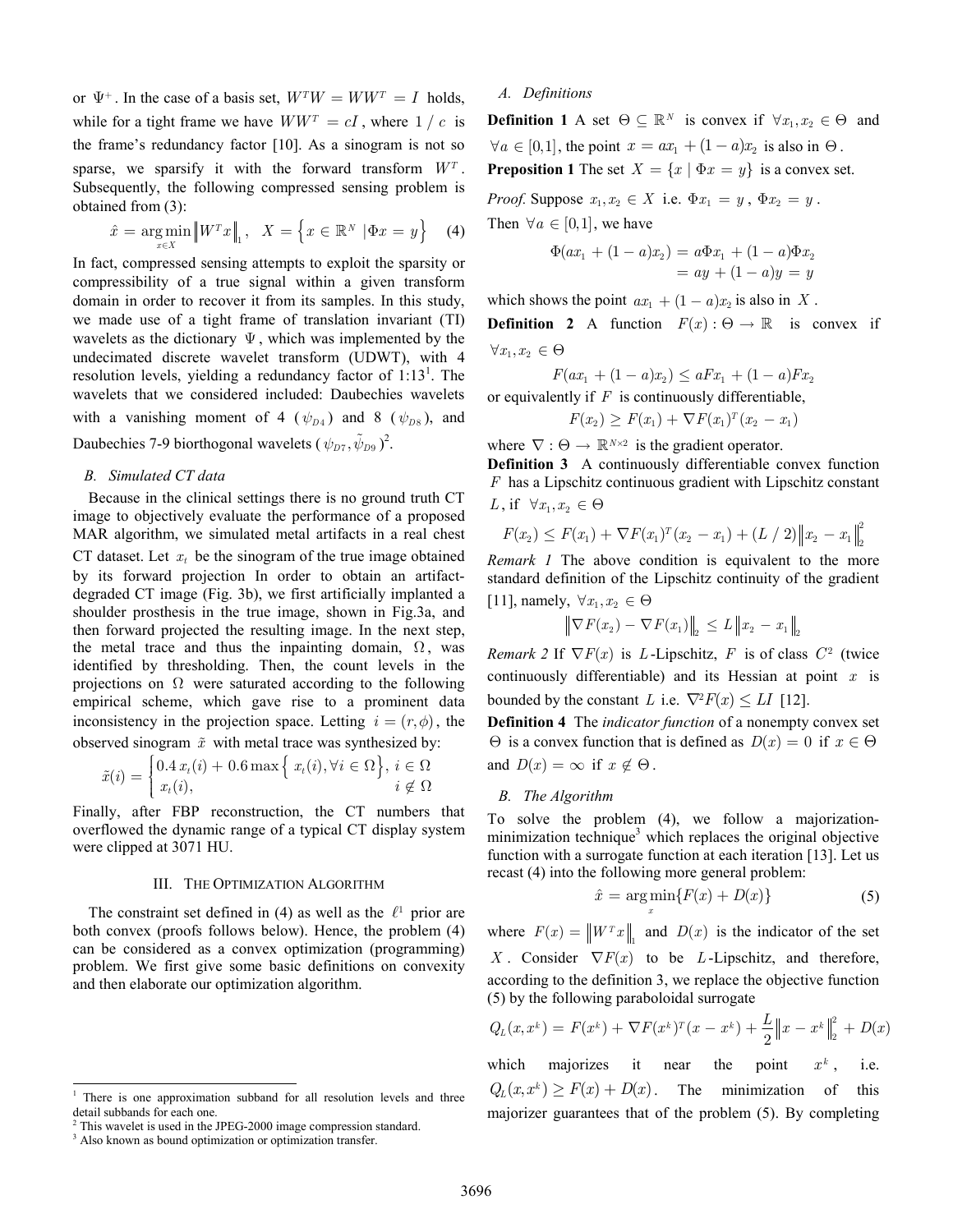the squares and dropping terms independent of *x*, one arrives at:

$$
x^{k+1} = \arg\min_{x} Q_L(x, x^k)
$$
  
= 
$$
\arg\min_{x} \frac{L}{2} \|x - (x^k - (1/L)\nabla F(x^k))\|_2^2 + D(x)
$$
<sup>(6)</sup>

The optimization (6) involves two steps: (i) gradient descent and (ii) projection onto a convex set (POCS). Hence, it is often referred to as gradient projection or projected gradient descent (PGD) [14, 15].

*The Gradient descent step.* The gradient of the prior  $F = \|W^T x\|_1$  is given by  $\nabla F(x) = W(W^T x / \|W^T x\|_1).$ Hence, the gradient descent step with a step size  $\tau = 1 / L$  is given by

$$
z^{k} = x^{k} - \tau W \left( W^{T} x^{k} / \| W^{T} x^{k} \|_{1} \right)
$$
  
=  $c W \left[ W^{T} x^{k} \left( 1 - \tau / c \| W^{T} x^{k} \|_{1} \right) \right]$ 

where  $1/c$  is the tight frame's redundancy factor, here  $c = 13$ . The term inside the bracket now corresponds to a shrinkage estimator, called the soft-thresholding estimator, as applied to the wavelet coefficients  $\theta^k = W^T x^k$  by a threshold  $t = \tau / c$  [16]. It is defined as

$$
\mathcal{T}^{S}(\theta^{k},t) = \theta^{k} \left[1 - t / \left|\theta^{k}\right|\right]_{+}
$$
 (7)

which non-linearly shrinks the coefficients toward zero.  $[x]_{+} = \max(0, x)$  denotes a non-negativity operator. Furthermore, for an  $\ell^p$  wavelet-based prior, when  $p$  goes to zero, i.e. the prior approaches  $\left\| W^T x^k \right\|_2$ , the shrinkage estimator asymptotically becomes a hard thresholding estimator:

$$
T^H(\theta^k, t) = \theta^k \left( \left| \theta^k \right| > t \right) \tag{8}
$$

which zeroes the coefficients having an absolute value lower than *t* [17]. However, this estimator leads to a non-convex optimization problem whose convergence is only guaranteed by a global search technique such as simulated annealing. For convergence, the gradient step size should satisfy  $0 < \tau < 2(y_{\text{max}}) / L$ , where  $y_{\text{max}}$  is the maximum photon count in *y* and  $L = \lambda_{\text{max}} (WW^T) \leq c$ ,  $\lambda_{\text{max}} (\cdot)$  is maximum eigenvalue. In this study, we also made use of a hard thresholding operator with a decaying step size (threshold) and compared it with the soft thresholding operator. In this approach which is known as graduated non-convexity [18], the decaying threshold  $(t \rightarrow 0)$  can play a role similar to the cooling parameter of the simulated annealing techniques, therefore allowing the solution to escape from local minima.

*POCS step.* The second step of the PGD algorithm in (6) is a proximity operator associated with the function  $D(x)$  i.e.

$$
\text{prox}_{L,D}(z^k) = \argmin_{x} (L / 2) \|x - z^k\|_2^2 + D(x) \qquad (9)
$$

As  $D(x)$  is an indicator function, (9) reduces to a projection onto the (convex) set *X*, that is, the closest point in *X* to  $z^k$ .

$$
\textup{proj}_X(z^k) = \argmin_{x \in X} \left\| x - z^k \right\|_2^2
$$

For the constraint sets that are hyperplanes, this POCS operator becomes a Kaczmarz's algorithm [19] which gives

$$
\text{proj}_X(z^k) = z^k + \Phi^T(y - \Phi z^k)
$$
 (10)

In fact, given the definition of  $\Phi$  in the present context, it can be seen that what (10) does is to merely insert the known projection data of *y* which are in the complement of  $\Omega$  into the iterate  $z^k$ . In other words, operation (10) does the following:

$$
\text{proj}_X(z^k(i)) = \begin{cases} y(i), & i \in \Omega \\ z^k(i), & i \notin \Omega \end{cases}
$$
 (11)

We summarize the overall PGD algorithm in the following table.

## PGD ALGORITHM

Choose 
$$
\tau^0 \in (0, 2y_{\text{max}} / L)
$$
, initialize  $x^0$ ,  $k > 0$ ,  
\nWhile *stop criterion is not met* do  
\n1.  $\theta^k = W^T x^k$ .  
\n2.  $\theta^k \leftarrow T(\theta^k, \tau^k / c)$ . // Soft-hard thresholding by (7) or (8).  
\n3. Decay  $\tau^k$  monotonically to zero, if hard thresholding.  
\n4.  $z^k = cW\theta^k$ .  
\n5.  $x^k = \text{proj}_X(z^k)$ . // POCS by (10).  
\n6.  $k = k + 1$ .  
\nEnd do

## IV. RESULTS

Figs. 3a-b show the ground truth chest image (True) and its corresponding artificially degraded image (Observed). It is noticeable that the dark and bright streaking artifacts in the Observed CT image have impaired the anatomically relevant information much the same way as in a real CT acquisition. Figs. 1c shows the performance of the proposed MAR algorithm with the 7/9 biorthogonal wavelets with a hard thresholding. For quantitative assessment of performance of the considered wavelets, we defined and measured the following signal-to- noise ratio (SNR) metric in the sinogram domain:

$$
\text{SNR}_{\text{(dB)}}\, =\, -20 \log_{10} \left( \left\| x - x_t \right\|_2 / \left\| x_t \right\|_2 \right)
$$

Furthermore, as an indicator of the amount of artifacts in the reconstructed images, we additionally defined the following normalized total variation error metric in the image domain:

$$
\%\text{TV}=100 \times \left( \left\| \nabla (g - g_t) \right\|_{1} / \left\| \nabla g_t \right\|_{1} \right)
$$

where  $g$  and  $g_t$  denote the image under evaluation and the true image shown in Fig. 3a, respectively. where  $x$  and  $x_t$  are respectively the sinograms of  $g$  and  $g_t$ . Table I summarizes the %TV and SNR performance of the proposed MAR algorithm for the considered wavelets and thresholding operators. As could be expected, the hard thresholding corresponding to an  $\ell^0$  prior far surpasses the soft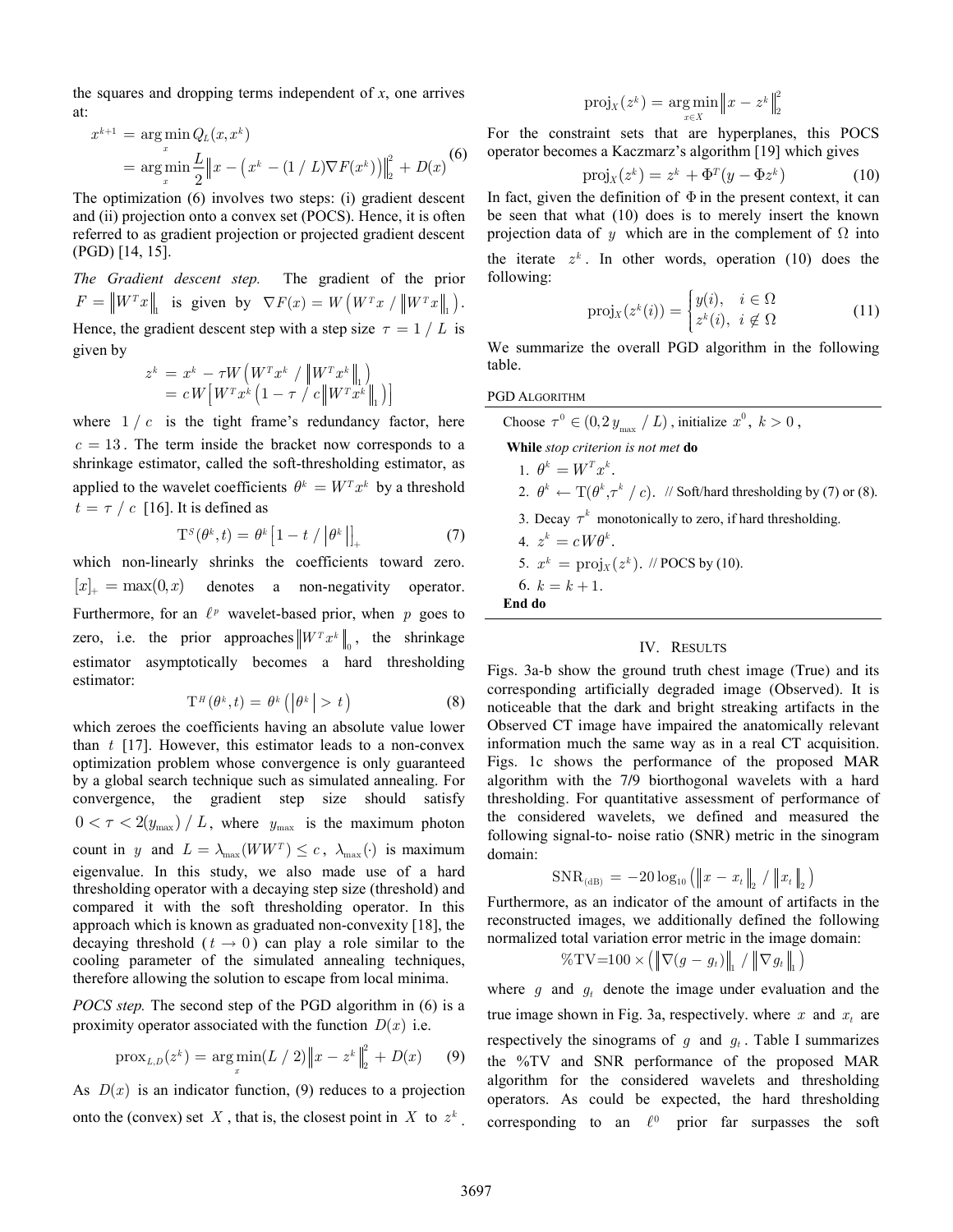thresholding, which corresponds to an  $l^1$  prior. The performance of the wavelets in the recovery of missing projections, assessed by SNR, and reducing metal artifact, assessed by %TV, is nearly the same; however, the biorthogonal wavelets achieved better perform mance.

**MAR** True Ohserved a b c

Fig. 3. a) The ground truth CT image (True) in which a shoulder prosthesis has been numerically implanted. b) The Observed CT image following filtered backprojection reconstruction algorithm. c) The metalartifact reduced CT image reconstructed by the proposed MAR algorithm using Daubechies 7-9 biorthogonal wavelets and a hard-thresholding operator. The display window level/width is the same for all images ( $WL = 40HU$ ,  $WW = 800HU$  ).

TABLE I. THE %TV AND SNR PERFORMANCE OF THE PROPOSED MAR ALGORITHM.

| Wavelet type     | Hard Thresholding |            | Soft Thresholding |            |
|------------------|-------------------|------------|-------------------|------------|
|                  | $\%$ TV           | $SNR$ (dB) | $\%$ TV           | $SNR$ (dB) |
| Daubechies 8     | 32.71             | 39.29      | 41.09             | 29.22      |
| Daubechies 4     | 32.04             | 43 14      | 3749              | 33.23      |
| 7-9 Biorthogonal | 31.60             | 43.20      | 34.41             | 3739       |

We further evaluated the MAR algorithm in terms of convergence rate and computation time. To keep track of convergence, the logarithm of the following normalized  $\ell^2$ error was invoked

$$
error = \left\|x^k - x_t\right\|_2 / \left\|x_t\right\|_2
$$

Fig. 4 illustrates the convergence rate of the studied wavelet tight frames in the recovery of missing projections as a function of the number of iterations. As seen, the 7-9 biorthogonal wavelets provide for better convergence rate. It can be explained by the fact that a CT sinogram is a smooth image dataset which can be better sparsified by those dictionaries that favor smooth textures. In fact, if a CT sinogram was piece-wise smooth, it would be better sparsified by curvelets or cubic B-spline wavelets. This also explains the better performance of the Daubechies wavelets with 4 vanishing moments over those of 8. Fig. 5 shows the computation (CPU) time of the MAR al lgorithm for the employed wavelets versus iteration number. For faster computation, the transforms were executed using MATLAB executable (MEX) files. However, the biorthogonal wavelets require more CPU time per iteration in comparison with the



Daubechies. It should be emphasized that orthogonal wavelets execute much faster than trans lation-invariant wavelets; however, their performance in the recovery of missing projections are reciprocally poorer resulting in the generation

of artifacts and subsequently incorrect estimations.

Fig. 4. The logarithm of the normalized  $\ell^2$  error as a function of the number of iterations indicating the convergence rate.



Fig. 5. Computation (CPU) time as a function of the number of iterations.

#### V. DISCUSS ION

We proposed a new wavelet-bas ed projection completion metal artifact reduction algorithm in x-ray CT of patients with metallic implants. In comparison with other existing MAR algorithms in this category (sinogram-based), our approach favorably exploits the following properties: first, by decomposing a sinogram into several resolution levels, this approach attempts to estimate th he information hidden in missing projections, hence increasing the accuracy of the recovered data. Second, we formulated the recovery of the missing or corrupted projections as iterative hard and soft thresholding within a Bayesian paradigm, which leads to an optimal projection recovery. In fact , as noted in [17], the softand hard-thresholded estimators appear as MAP estimators with generalized Gaussian densities serving as a prior distribution for wavelet coefficients. For our approach, we exploited translation invariant wavelets implemented by the undecimated (stationary) wavelet transform in which the decimation (down sampling) is eliminated in favor of